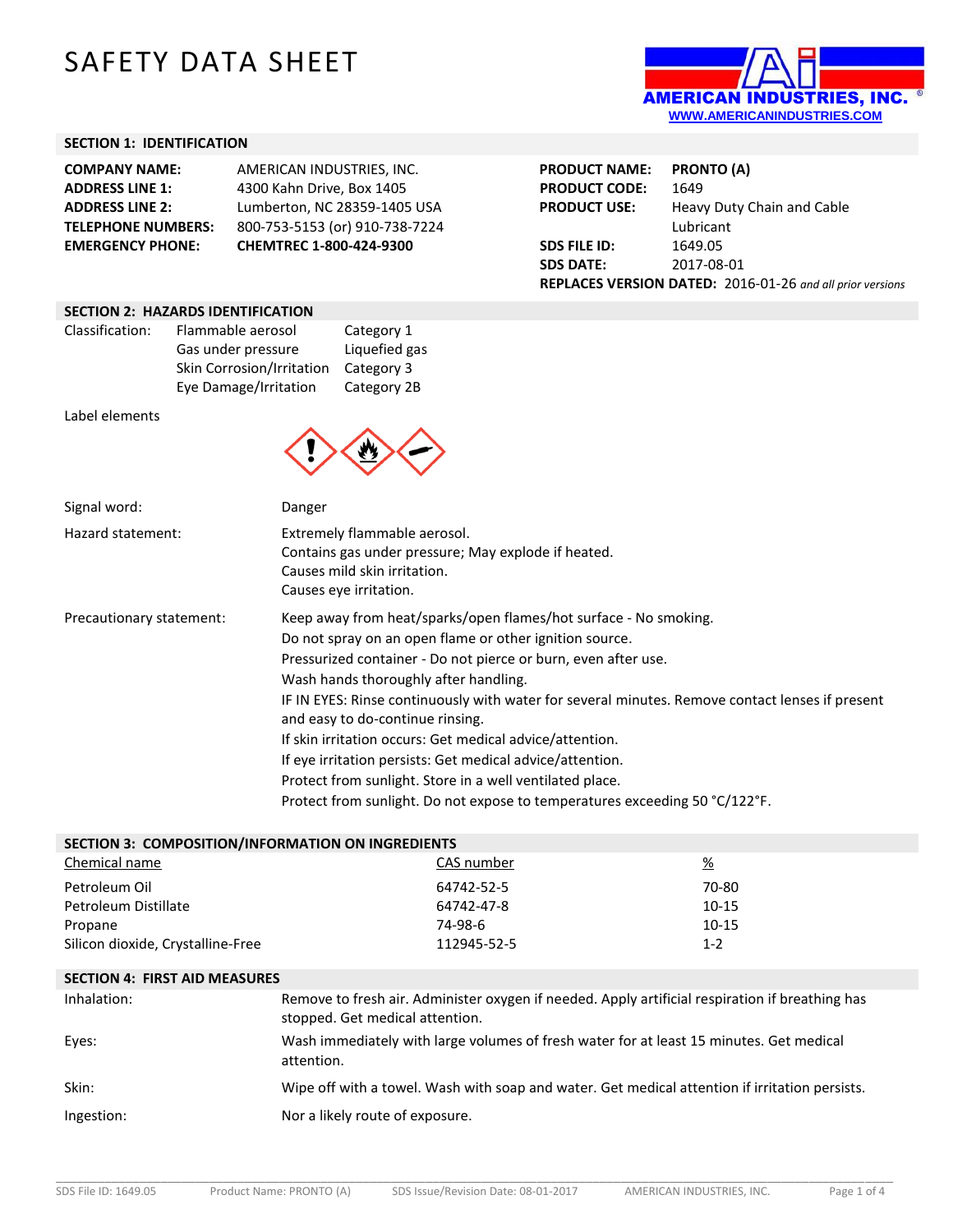| Most important<br>sypmtoms/effects, acute and<br>delayed                     |                                                | Repeated exposure may cause skin dryness or cracking. May cause drowsiness or dizziness.                                                                                                                                                                                                                                                                                           |                              |
|------------------------------------------------------------------------------|------------------------------------------------|------------------------------------------------------------------------------------------------------------------------------------------------------------------------------------------------------------------------------------------------------------------------------------------------------------------------------------------------------------------------------------|------------------------------|
| Indication of immediate<br>medical attention and special<br>treatment needed | None known                                     |                                                                                                                                                                                                                                                                                                                                                                                    |                              |
| <b>SECTION 5: FIRE-FIGHTING MEASURES</b>                                     |                                                |                                                                                                                                                                                                                                                                                                                                                                                    |                              |
| Suitable Extinguishing media                                                 |                                                | Foam, Alcohol foam, CO2, Dry chemical, Water fog. Water spray may be ineffective.                                                                                                                                                                                                                                                                                                  |                              |
| Special firefighting procedures                                              | nozzles are preferred.                         | Water may be used to cool containers to prevent pressure buildup and explosion when exposed to<br>extreme heat. Wear goggles and use self-contained breathing apparatus. If water is used, fog                                                                                                                                                                                     |                              |
| Specific hazards                                                             | monoxide, and other toxic fumes.               | Closed containers may explode from internal pressure build-up when exposed to extreme heat and<br>discharge contents. Liquid content of container will support combustion. Overexposure to<br>decomposition products may cause a health hazard. Symptoms may not be readily apparent.<br>Obtain medical attention. Hazardous decomposition products include carbon dioxide, carbon |                              |
| <b>SECTION 6: ACCIDENTAL RELEASE MEASURES</b>                                |                                                |                                                                                                                                                                                                                                                                                                                                                                                    |                              |
| Personal precautions                                                         |                                                | Avoid breathing vapor. Ventilate area. Remove all sources of ignition.                                                                                                                                                                                                                                                                                                             |                              |
| Methods and materials for<br>containment and cleaning up                     |                                                | Clean up with absorbent material and place in closed containers for disposal.                                                                                                                                                                                                                                                                                                      |                              |
| <b>SECTION 7: HANDLING AND STORAGE</b>                                       |                                                |                                                                                                                                                                                                                                                                                                                                                                                    |                              |
| Precautions for safe handling                                                | information.                                   | Do not puncture or incinerate (burn) cans. Do not stick pins, nails, or any other sharp objects into<br>opening on top of can. Do not spray in eyes. Do not take internally. See product label for additional                                                                                                                                                                      |                              |
|                                                                              |                                                |                                                                                                                                                                                                                                                                                                                                                                                    |                              |
| Storage room requirements                                                    |                                                | Store and use in cool, dry, well-ventilated areas. Do not store above 120 F.                                                                                                                                                                                                                                                                                                       |                              |
| SECTION 8: EXPOSURE CONTROLS/PERSONAL PROTECTION                             |                                                |                                                                                                                                                                                                                                                                                                                                                                                    |                              |
| Eye protection                                                               | be used if indicated.                          | None under normal use. However, use of safety glasses with splash guards or full face shield should                                                                                                                                                                                                                                                                                |                              |
| Protective gloves                                                            |                                                | None under normal use. Use solvent-resistant for prolonged or repeated contact.                                                                                                                                                                                                                                                                                                    |                              |
| Respiratory protection                                                       | for vapor concentrations above PEL/TLV limits. | None under normal use. Avoid breathing vapors. In restricted areas, use approved<br>chemical/mechanical filters designed to remove a combination or particles and vapor. In confined<br>areas, use an approved airline respirator or hood. Self-contained breathing apparatus is required                                                                                          |                              |
| Appropriate Engineering<br>Controls                                          | acceptable limit and lel below stated limit.   | Ventilation should be sufficient to prevent inhalation of any vapors. General dilution<br>and/or local exhaust ventilation in volume to keep PEL/TLV of most hazardous ingredient below                                                                                                                                                                                            |                              |
| Other Protective Clothing or<br>Equipment                                    |                                                | None under normal use. However, use of solvent-resistant aprons or other<br>clothing is recommended. Eye washes and safety showers in the workplace are recommended.                                                                                                                                                                                                               |                              |
| <b>Component/CAS No</b>                                                      | <b>OSHA Exposure Limits</b>                    | <b>ACGIH Exposure Limits</b>                                                                                                                                                                                                                                                                                                                                                       | <b>Other Exposure Limits</b> |
| Petroleum Oil<br>64742-52-5                                                  | PEL: Mist 5 mg/m3, 8 hrs                       | TLV: Mist 5 mg/m3, 8 hrs                                                                                                                                                                                                                                                                                                                                                           |                              |
| Petroleum Distillate<br>64742-47-8                                           | Not established                                | Not established                                                                                                                                                                                                                                                                                                                                                                    |                              |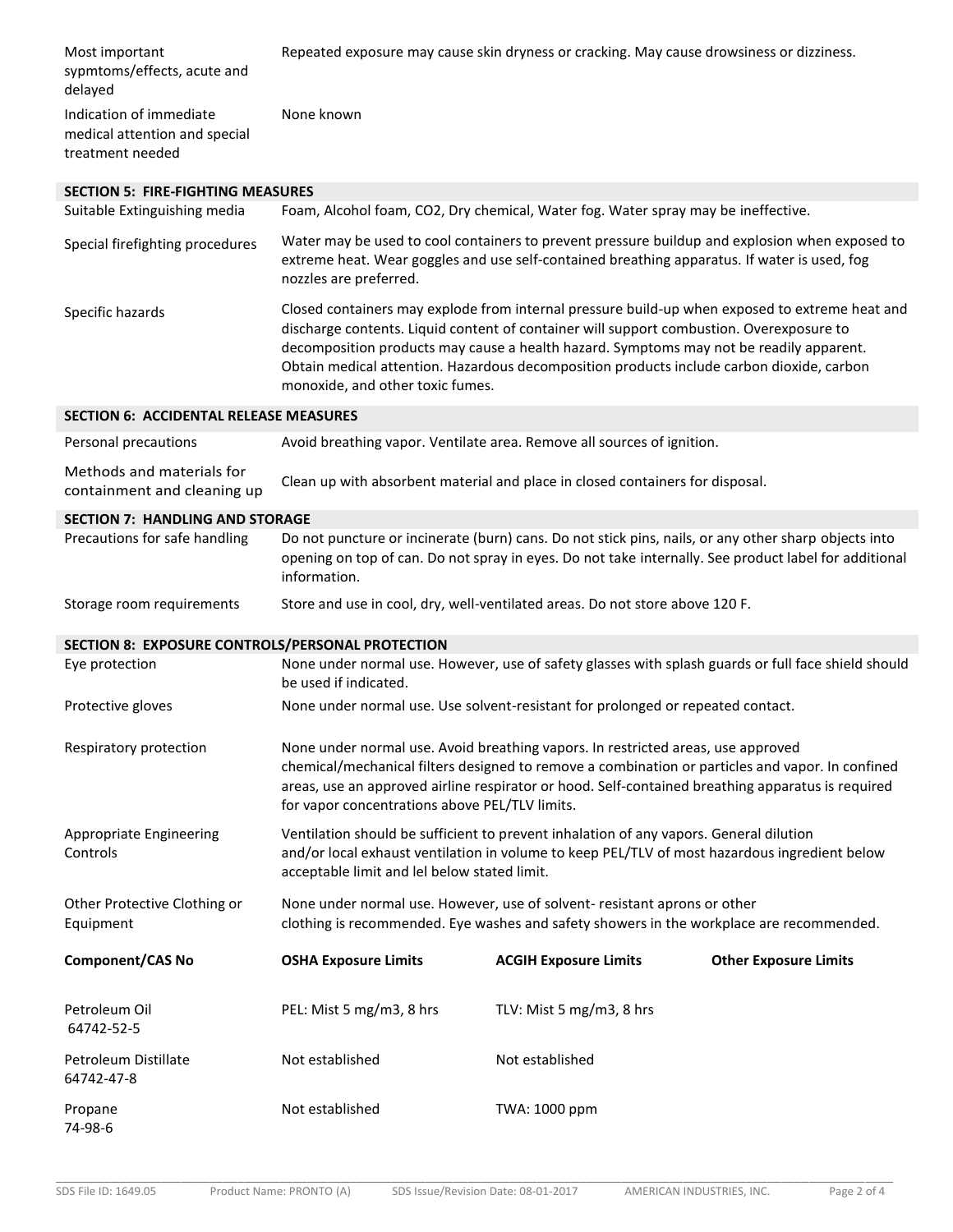| エエムコサコニコムニコ                                        |                   |
|----------------------------------------------------|-------------------|
| <b>SECTION 9: PHYSICAL AND CHEMICAL PROPERTIES</b> |                   |
| Appearance                                         | Aerosol product   |
| Odor                                               | Solvent           |
| Odor threshold                                     | Not determined    |
| Vapor Pressure                                     | Not determined    |
| Vapor Density                                      | Heavier than air  |
| Density                                            | Not determined    |
| Freezing point                                     | Not determined    |
| <b>Boiling point</b>                               | Not determined    |
| Evaporation rate                                   | Slower than ether |
| <b>Explosive Limits</b>                            | Not applicable    |
| Autoignition temperature                           | Not determined    |
| Viscosity                                          | Not determined    |
| pH                                                 | Not applicable    |
| <b>Melting Point</b>                               | Not determined    |
| Solubility                                         | Not determined    |
| Flash point                                        | Not determined    |
| Flammability                                       | Level 3 Aerosol   |
| Partition coefficient (n-                          | Not determined    |
| octanol/water)                                     |                   |
| Decomposition temperature                          | Not determined    |

#### **SECTION 10: STABILITY AND REACTIVITY**

| Stability                             | Stable under normal storage and handling conditions.    |
|---------------------------------------|---------------------------------------------------------|
| Reactivity                            | Not reactive under normal conditions of use.            |
| Possibility of Hazardous<br>Reactions | None known.                                             |
| Incompatible Materials                | None known.                                             |
| Hazardous Decomposition<br>Products   | Carbon dioxide, carbon monoxide, and other toxic fumes. |

### **SECTION 11: TOXICOLOGICAL INFORMATION**

Long term toxicological studies have not been conducted for this product.

#### **SECTION 12: ECOLOGICAL INFORMATION**

Long term ecological studies have not been conducted for this product.

## **SECTION 13: DISPOSAL CONSIDERATIONS**

Waste disposal Dispose of in accordance with local, state, and federal regulations. Before attempting clean up, refer to other sections of this document for hazard cautionary information.

## **SECTION 14: TRANSPORT INFORMATION**

US DOT Info DOT Proper Shipping Name: None required per 49 CFR 173.306(i) for products that conform to the Limited Quantity provisions. Commodity shipping description: Lubricant, NOI

This product meets the exception requirements of section 173.306 as a limited quantity and may be shipped as a limited quantity. Until 12/31/2020, the "Consumer Commodity - ORM-D" marking may still be used in place of the new limited quantity diamond mark for packages of UN 1950 Aerosols. Limited quantities require the limited quantity diamond mark on cartons after 12/31/20 and may be used now in place of the "Consumer Commodity ORM-D" marking and both may be displayed concurrently.

#### **SECTION 15: REGULATORY INFORMATION**

All ingredients are either listed on the TSCA inventory or are exempt.